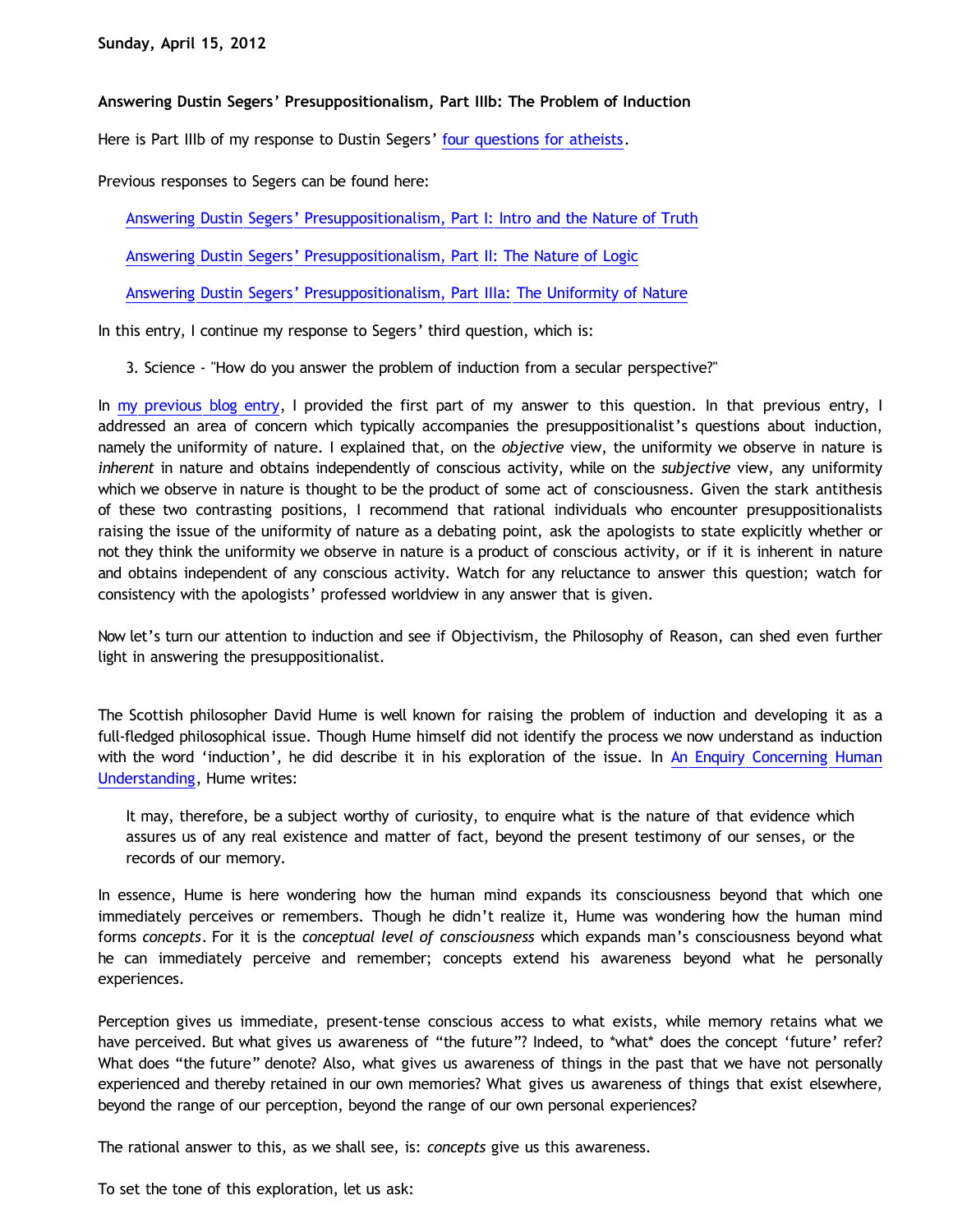## *If conceptual awareness does not give us the ability to project the future, what does?*

Let this be one of the defining questions for the philosophical concern which has come to be known as "the problem of induction," particularly *as presuppositionalists employ it in their apologetic*.

It would be interesting to know how presuppositionalists answer this question. Or, can they?

Of course, Christians can be expected ultimately to say that "faith" gives a person such awareness, specifically their faith in "God." And yet, in stating this, they would be implying that the answer which I have proposed (namely *concepts*) is insufficient to the task, while simultaneously making use of concepts! Presumably the concept 'faith' has meaning, does it not? If the Christian assumes that the terms he uses have meaning, then he' s on the turf of concepts whether he knows it or not, for meaning is a property of concepts (as I show [here](http://bahnsenburner.blogspot.com/2009/06/theistic-misuse-of-concepts-of-meaning.html)).

Can it be that Christians (and Christian apologists in particular) have a hard time grasping these fundamental truths because the worldview which they've adopted provides them with no understanding of concepts in the first place? I submit that this is indeed the case. Where, for instance, will the Christian turn to for an understanding of concepts and the process by which they are formed? Certainly not the Old and New Testaments!

Curiously, David Hume seems to have had a similar problem: his skeptical view of induction can be traced in part to his faulty understanding of concepts. (Another area where Hume's worldview sabotaged his understanding of induction and led him to his skeptical view of it, is in his erroneous view of causality. I have already given this matter a treatment here: [Humean Causality and Presuppositionalism](http://bahnsenburner.blogspot.com/2010/03/humean-causality-and.html).)

In framing his problem with drawing generalizations from samples available only to perception and memory, Hume took his own worldview's faulty epistemology for granted, and came to the only conclusion he could, given his reliance on those faulty premises. Hume's epistemology makes many crucial mistakes, and several of them work together to compel his skeptical conclusion regarding induction.

Briefly, Hume's key mistakes include (but are not limited to):

1. the premise that man's cognition begins with *sensation* (in fact, it begins with *perception*);

2. the premise that the mind assembles perceptions from sensations *volitionally* (in fact, perceptions are assembled from sensations *automatically*, *not* as a result of a consciously directed process of selection);

3. the premise that concepts can only be *arbitrary* constructs (in fact, concepts can and should formed *objectively*, by a process of abstraction from relevant inputs and completed by definition);

4. the premise that causality is essentially a relationship between *events* (in fact, causality is a relation between an *entity* and its *own actions*; again, see [here](http://bahnsenburner.blogspot.com/2010/03/humean-causality-and.html));

5. the premise (owing to mistake no. 4 above) that the connection between cause and effect cannot be observed – that, for Hume, "all events seem loose entirely loose and separate. One event follows another; but we never can observe any tie between them. They seem *conjoined*, but never *connected* [\(An Enquiry](http://www.bartelby.org/37/3/10.html) [Concerning Human Understanding](http://www.bartelby.org/37/3/10.html)), which implies that any particular effect just *happens* to follow from some prior effect completely *by chance* (in fact, since causality is the identity of an action, and we can perceive entities in action, we can and do perceive causality all the time);

6. the premise that causality is *not* a necessary relationship (in fact, the relationship between an entity and its actions is a relationship of direct *dependence*, and therefore it is a *necessary* relationship);

7. the premise that induction requires *repetition* (in fact, one can induce general truths from a single instance without the need to repeat an action – e.g., consider touching a hot stove with your hand – you don't need to do this over and over again to recognize that touching it will result in pain);

8. the premise that the only means available to us in determining whether or not a causal connection is necessary is ultimately by *imagining* (as Hume himself puts it: "This connexion, therefore, which we *feel* in the mind, this customary transition of the imagination from one object to its usual attendant, is the sentiment or impression from which we form the idea of power or necessary connexion" - [Of the Idea of](http://www.bartelby.org/37/3/10.html)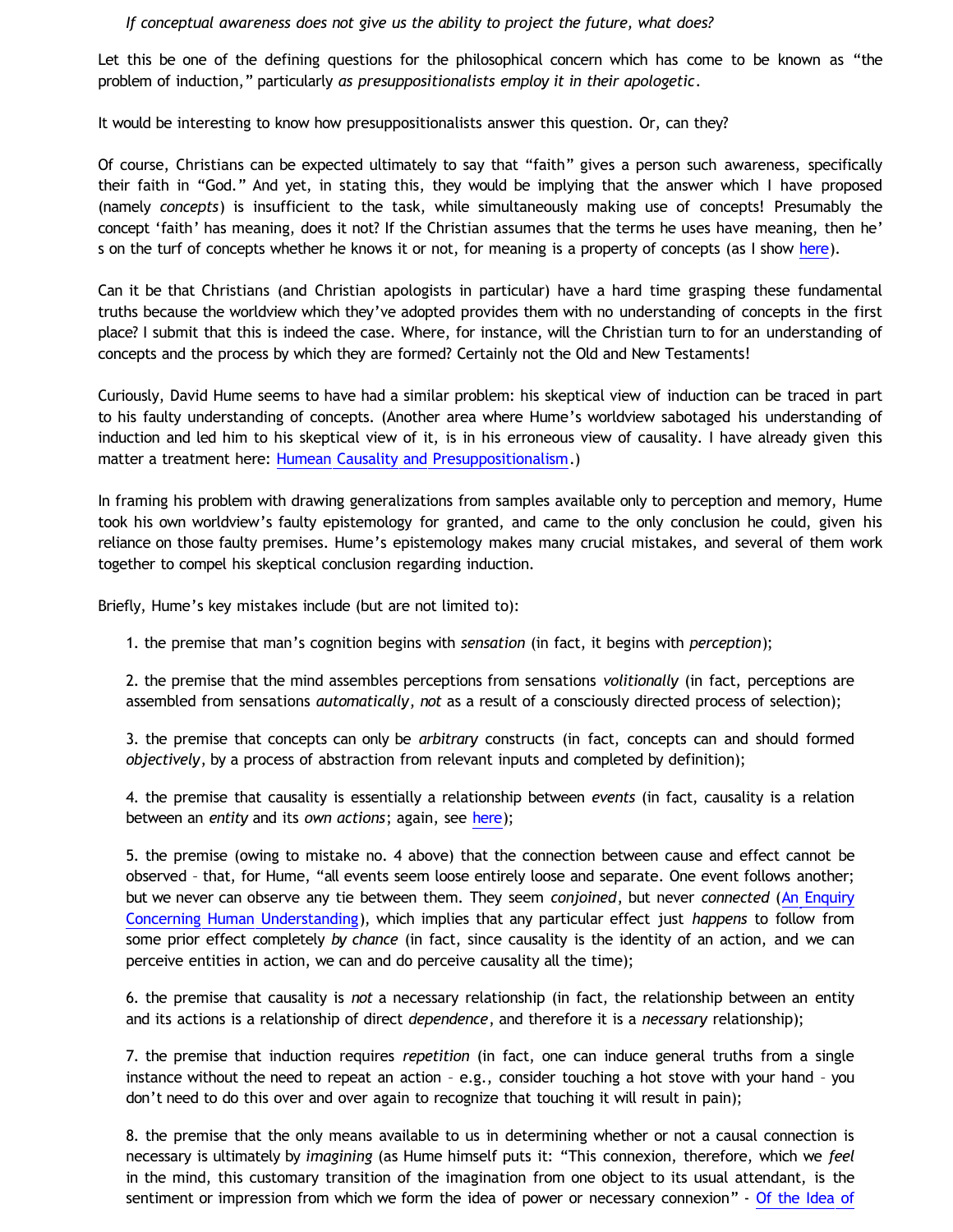[Necessary Connexion](http://www.bartelby.org/37/3/10.html)) (in fact, imagination is not a means of discovering the facts of reality, but on the contrary a process of rearranging in the psychological confines of one's own mind what he has observed in reality)

So already we have a fundamental point to make in response to the presuppositionalist:

*Since Hume's metaphysics and epistemology contain some very significant errors, his conclusions are not trustworthy.*

So why does the presuppositionalist treat Hume as an authority before whom we should bow? Blank out.

We should also point out by way of reply to the presuppositionalist, that Objectivism avoids the errors of Hume's worldview (by not making them in the first place) and provides the epistemological basis necessary for a sound theory of induction.

It is noteworthy that presuppositionalists who cite Hume in raising the problem of induction, typically do not question the premises of Hume's argument. For instance, they do not question Hume's event-based conception of causality (as I have shown [here](http://bahnsenburner.blogspot.com/2010/03/humean-causality-and.html)), and they seem quite unaware of the fact that Hume's epistemology suffers from a faulty view of concepts (which presuppositionalists themselves demonstrate whenever they invoke Hume as an authority on induction to begin with).

In order to get the presuppositionalist to make his position unequivocally clear, we should ask them if they think Hume's argument against inductive reliability is a *sound* argument. If they say that Hume's argument *is* sound, then they admit to endorsing a long series of highly faulty premises (such as the ones I've listed above); if they say that Hume's argument is *not* sound, then what's the problem? Of course, Segers provides no indication that he is prepared to engage the issue in this manner. Presuppositionalists are more concerned about how Hume's skeptical conclusion can be used as an apologetic device than they are about the quality of his argument and its presuppositions!

I would also point out that presuppositionalists have uncritically adopted a rather naïve conception of induction. This is evident in most cases when they raise the problem to begin with. Typically they conceive of induction as means of knowing, with or without certainty, about the future based on the past, as if induction's principle value is in its ability to give man the gift of prophecy. Presuppositionalists will often ask, "How do you know that the future will be like the past?"

For example, in his paper [Secular Responses to the Problem of Induction,](http://www.proginosko.com/docs/induction.html) presuppositional theorist James Anderson, likely drawing from secular sources himself (he surely did not get this from the book of Isaiah) states the problem of induction thusly:

Hume's conclusion was that, regrettably, we have no good reason to think that such inductive inferences are justified. The problem of induction, then, is the problem of answering Hume by giving good reasons for thinking that the 'inductive principle' (i.e., the principle that future unobserved instances will resemble past observed instances) is true.

Notice that Anderson defines "the 'inductive principle'" as "the principle that *future* unobserved instances will resemble *past* observed instances." (Notice also that when Anderson proceeds to examine various secular treatments of the problem of induction, he does *not* consider anything in the Objectivist corpus on induction, even though there have been several available long before Anderson wrote his paper, including David Kelley's *Universals and Induction* (1988); Peikoff's series *Objectivism by Induction* (1998), and even Ayn Rand's own *Introduction to Objectivist Epistemology* (1990), which outlines her theory of concepts (pp. 5-87), indicates – albeit briefly – her theory's implications for induction (p. 28), and includes an extended section from her philosophical workshops dedicated to a discussion of induction (pp. 295-304).)

Presuppositional apologist Brian Knapp goes even further than this, stating that

induction is *primarily* thought of in the relation of past events to future events. ("Induction and the Unbeliever," *The Portable Presuppositionalist*, p. 122n.5, emphasis added).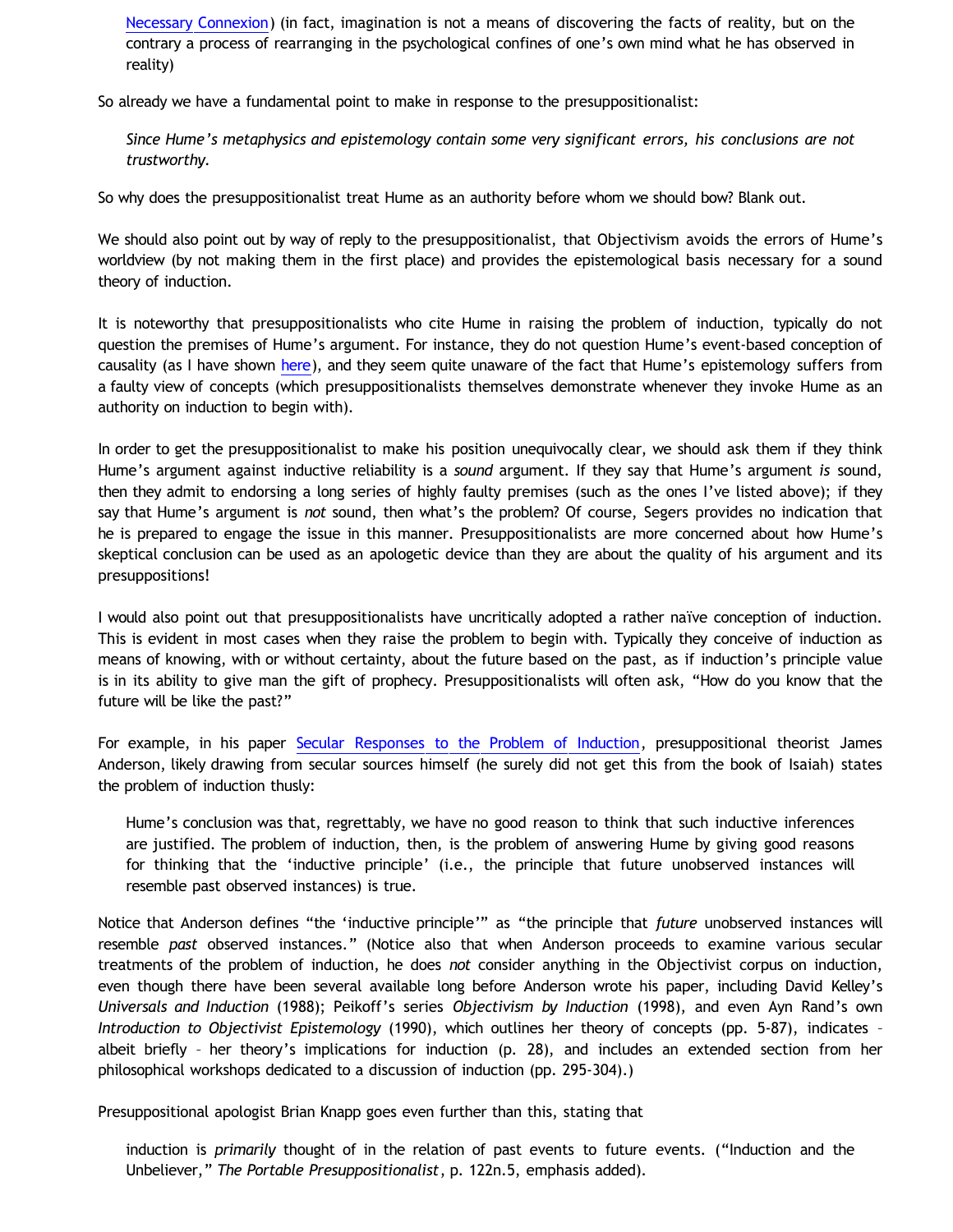While induction does in fact lend itself elegantly to making forecasts about outcomes given known circumstances, this is not induction's primary form, its most common application or its only purpose. But presuppositionalists continually seem to think it's each of these, even though certain things they say about induction suggest otherwise.

For instance, when introducing the topic of [his paper](http://www.proginosko.com/docs/induction.html), James Anderson writes:

The basic problem can be summarised as follows. Suppose that we observe a large number of objects with characteristic *A*, noting that all of them also possess characteristic *B*. It is natural for us to conclude that, in all probability, *all* objects with *A* also possess *B* — including those objects with *A* that have yet to be observed (or cannot be observed). The question posed by Hume is: What *rational* justification is there for making this inference? More generally, what reason do we have to believe that our conclusions about observed instances may be extended (even with probability) to include unobserved instances?

Here we have a description of induction that is *not* in terms of future vs. past instances. As it is described in this passage here, which does not contain either the word 'past' or the word 'future', induction is conceived of as a process of *generalizing* about an entire class of things ("*all* objects with [characteristic] *A*"), however many that might happen to be, from the members of that class which we actually *observe*.

Similarly, in his [debate with Edward Tabash](http://www.forananswer.org/Top_Ath/Bahnsen_Tabash.pdf), Greg Bahnsen gives the following indication of his own understanding of induction:

The method of generalizing from observed cases to all cases of the same kind is called induction. The basic guiding principle here is that future cases will be like past cases - that similar things will behave similarly.

While it is at least roughly true that "the method of generalizing from observed cases to all cases of the same kind is called induction," the "basic guiding principle" behind this operation is *not*, contrary to Bahnsen, "that future cases will be like past cases" (indeed, future cases may be different from past cases) or "that similar things will behave similarly." Rather, the basic guiding principle behind induction is even more fundamental than these concerns, and is involved in the very action of forming concepts in the first place. This is where we turn to Ayn Rand's theory of concepts, for it is the only thing that can rescue us from the grasping clutches of Hume's skepticism.

Rand's insight that "[t]he process of observing the facts of reality and integrating them into concepts is, in essence, a process of induction" (*Introduction to Objectivist Epistemology*, p. 28) is spot on and crucially relevant to any serious discussion of the problem of induction. Comparisons between objects which can be immediately observed in the present hold primacy over comparisons over a period of time (e.g., from past to present) in forming any concept, for they are not only immediate, but also in a position to be most accurate (until of course we have a standardized means of measurement). So to the extent that similarity is an issue in induction (and certainly it is, given commensurability), any similarity between past and future instances is not primary, nor is it the basis for induction (since "future instances" are not *observed* in the first place, and thus not available for purposes of comparison). But there's much more to say about temporal relations as they factor into induction, and we'll get to that in good time!

As we saw above, Rand holds that the process of concept-formation is in itself inductive in nature. *If this is true, then induction as such is in fact more (indeed, much more) fundamental than estimating future outcomes on the basis of known past precedents.*

So why suppose that concept-formation is essentially an inductive process?

The reason for this is because concept-formation is a cognitive process of generating open-ended integrations based on a small quantity of (ultimately perceptual) input. By 'open-ended integrations' we mean mental classifications of objects whose quantity of included units is not limited to any specific number. They are " universal" in the sense that they include *all* of the members of that class, however many that may be (we will never know), with the potential to continue adding more *ad infinitum*. The concept 'man', for instance, includes all men who are living now, who have lived, and who will ever live.

Why this is the case is due to the nature of the action of forming concepts and the nature of the product of that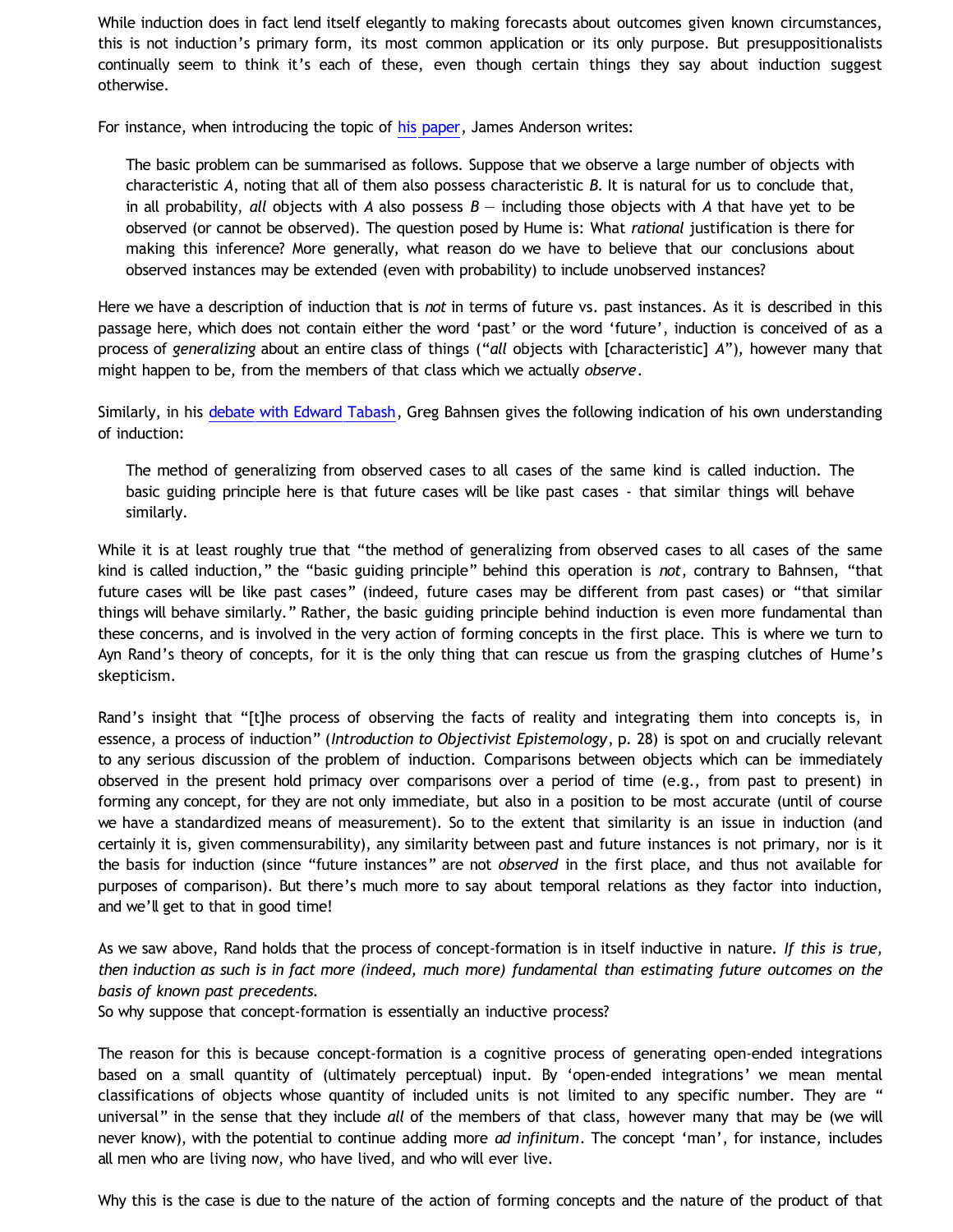action. Rand defines 'concept' as "*a mental integration of two or more units possessing the same distinguishing characteristic(s), with their particular measurements omitted* (*Introduction to Objectivist Epistemology*, p. 13; italics original). The action which the mind performs in forming concepts, begins with immediate awareness (by means of perception) of two or more objects which are isolated (selected) from among everything else in that awareness and integrated by a process of abstraction. The basic selection criterion initiating this process is the presence of some similarity between the two or more objects so isolated which is available in the subject's awareness. A child may be at a playground and perceive sand, playground equipment, trees, grass, sunshine, clouds in the sky, houses in the distance, and two other human individuals in his presence. The similarity between these two individuals as against the differences between them and everything else in his awareness is perceptually self-evident, and thus this similarity provides an *objective* basis for integrating them into a single mental unit.

The process of integrating these isolated individuals into a single mental unit involves an operation which Rand called *measurement-omission*. The individuals which the child actually perceives are generally similar – they are both self-propelling objects standing upright and walking on two legs, possessing a torso attached to which are two arms and a head with eyes, mouth and nose on top, wearing clothing and walking in shoes, and making verbal sounds back and forth from their mouths. They are both human beings. But aside from these general similarities, they are different from each other, as can be seen directly by the different characteristics which stand out as they are compared side by side. For instance: one is taller than the other; one's hair is longer than the other; one seems to have more right angles in its shape, the other having a more curvy shape; one's voice is low-pitched, the other's is high-pitched; etc. Each has its own characteristics, and those characteristics are specific – i.e., they have specific *measurements*. Measurement-omission is a process by which these characteristics are integrated along with the general similarities the child observes between both individuals, but without assigning any particular measurement to them.

## Rand stresses that

the term "measurements omitted" does not mean, in this context, that measurements are regarded as non-existent; it means that *measurements exist, but are not specified*. That measurements *must* exist is an essential part of the process. The principle is: the relevan measurements must exist in *some* quantity, but may exist in *any* quantity. (*Introduction to Objectivist Epistemology*, p. 12)

The result of this process of measurement-omission allows the child to continue integrating additional members into the object class so formed. When he sees the two individuals he observed at the playground joined by another individual possessing generally similar features, he has already formed a concept into which he can subsume this new individual as a new member to the class it denotes. There is no quantitative limit to how many he can continue subsuming into the concept's range of reference, and he will continue to expand this concept for the rest of his life as he integrates new members into it. The concept is thus available, once a perceptual symbol has been applied to it for the sake of retention and distinction from other concepts so formed, to be used as a single cognitive unit denoting an open-ended class of individuals. He has essentially formed a universal class by observing only a few actual concretes. That is induction, and it couldn't have been done without the process of *measurement-omission*.

So it should be clear now that there's a lot more to induction than simply "accounting for" the uniformity of nature. On the one hand, there are the metaphysical constants which underlie and are in fact preconditions to our conscious experience. On the other, there is the cognitive activity which the human mind performs in partitioning that experience into classes which can be applied throughout experience. Saying, in the words of presuppositionalist Brian Knapp, that there is

a God who has created the universe in which we live… and who sovereignly maintains it as we find it to be … This God is personal and involved… [and] has a plan for his creation…, not the least part of which is revealing himself to it… [whose] revelation involves creating and sustaining the universe in such a way that his creatures are able to learn about it and function within it… [which] ultimately points back to God and demonstrates his nature… It is this purposeful demonstration of God that is ultimately the solution to the Problem of Induction ("Induction and the Unbeliever," *The Portable Presuppositionalist*, p. 132)

simply does not address the problem at all. It only tells us that the universe is not *inherently* uniform (which can only mean that it is ultimately chaotic), subject to supernatural whim, and leaves the cognitive process by which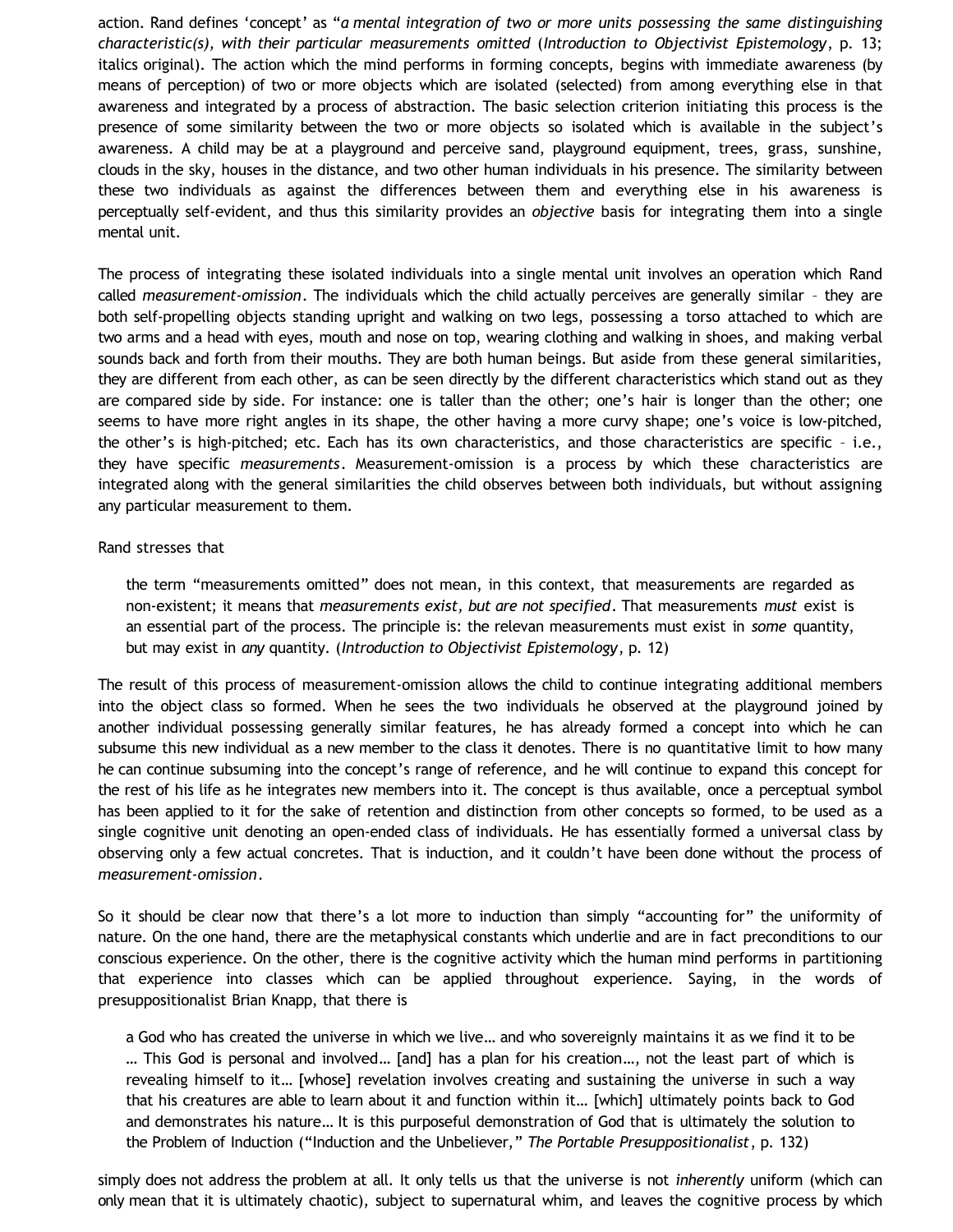man does in fact generalize from his finite experience completely out of the picture. How is that suitable as an answer to the problem of induction?

Now let's look at induction as it is applied in estimating future outcomes. First, in response to the question, " How do you know that the future will be like the past?" I would retort: I have not claimed that the future will be like the past. In the past, I was 25 years old. I do not expect to be 25 years again in the future. In the past, I was able to fit size 28 jeans; I have no presumption that will be the case in the future. Back in the 1980s, I had to use a typewriter to produce typed text; now I use a computer and a printer. I don't think I'll ever have to use a typewriter again for this. In the past, a gallon of gas cost US\$0.25. Now I understand it is US\$5.00 in some places, and may very well go higher. I certainly don't expect to see gas at twenty-five cents again in the future! Many things do in fact change, and given my recognition of this fact, I acknowledge that many things in the future will not be like the past.

But of course in response to this the presuppositionalist will reply by clarifying his question. He may point out that, just as in the past I was *some* age, I will in the future also be *some* age; that while I may never fit size 28 jeans again, I will still wear some kind of clothing in the future (provided it fits!); that just as in the past I had to use *some* kind of device in order to produce typewritten text, I will in the future likewise use *some* device to do this, however different it may be from the typewriter I used in my college days, etc. And I would readily agree. Indeed, he might even ask something along the lines of: "How do you know that touching a hot stove with your bare hands will result in pain in the future as it did in the past?" And indeed, I certain do know that this would be the case.

A general point to keep in mind when we're speaking about the future, is the fact that we are still (at least presumably) still speaking about *existence*, at least in terms of what is yet to come. Keeping this point in mind is the aim behind the questions I presented earlier, namely:

To \*what\* does the concept 'future' refer? What does "the future" denote?

In my view, the concept 'future' essentially refers to the continuation of existence from the present. This is consistent with the Objectivist principle of the primacy of existence and also its conception of time, which holds that existence is a precondition for time. Given this, the facts that obtain in the present are fundamentally relevant to any cognitive project of estimating future outcomes. The point this is driving at is the fact that the concepts which Objectivism designates as *axiomatic* (namely the concepts 'existence', 'identity' and ' consciousness') denote the metaphysical constants involved in any act of cognition, including making predictions about the future. The concept 'future' presupposes the concept 'existence' since "future," as in the present and in the past, things will exist and act, and action will still be the action *of some thing* which exists. Similarly the concept 'future' presupposes the concept 'identity' since, just as it presupposes the concept 'existence', it could only be meaningful if it is understood that the objects involved in future projections had their own natures, that they were distinct from one another, and that their actions also had identity (as anyone who uses verbs to denote actions implicitly agrees). Moreover, the concept 'future' presupposes the concept of 'consciousness', for consciousness is necessarily involved in considering what may or will happen in the future, in using facts to generate fact-based imaginative scenarios about what could happen if certain conditions are in place (e.g., I can rationally imagine that on some evening in June of next year, when my wife is cooking dinner, if I put my hand to the hot stove, it's going to hurt!).

In regard to the cognitive undercurrent made possible by the axiomatic concepts and its role in estimating the future, Rand points out that:

It isn't only that what you call existence today you will also call existence tomorrow, but also that in all future processes of cognition the axiomatic concepts are directing that process. (*Introdction to Objectivist Epistemology*, p. 257)

So asking about how one knows what will happen in the future *right here on earth* is not akin to asking how one knows what is happening on some planet orbiting a distant star. The objective conception of induction does not leave us so profoundly disadvantaged as the presuppositionalist would like to mislead us into believing.

Rand makes another relevant point which is key to the relationship between conceptual integration and inductive generalization. She writes: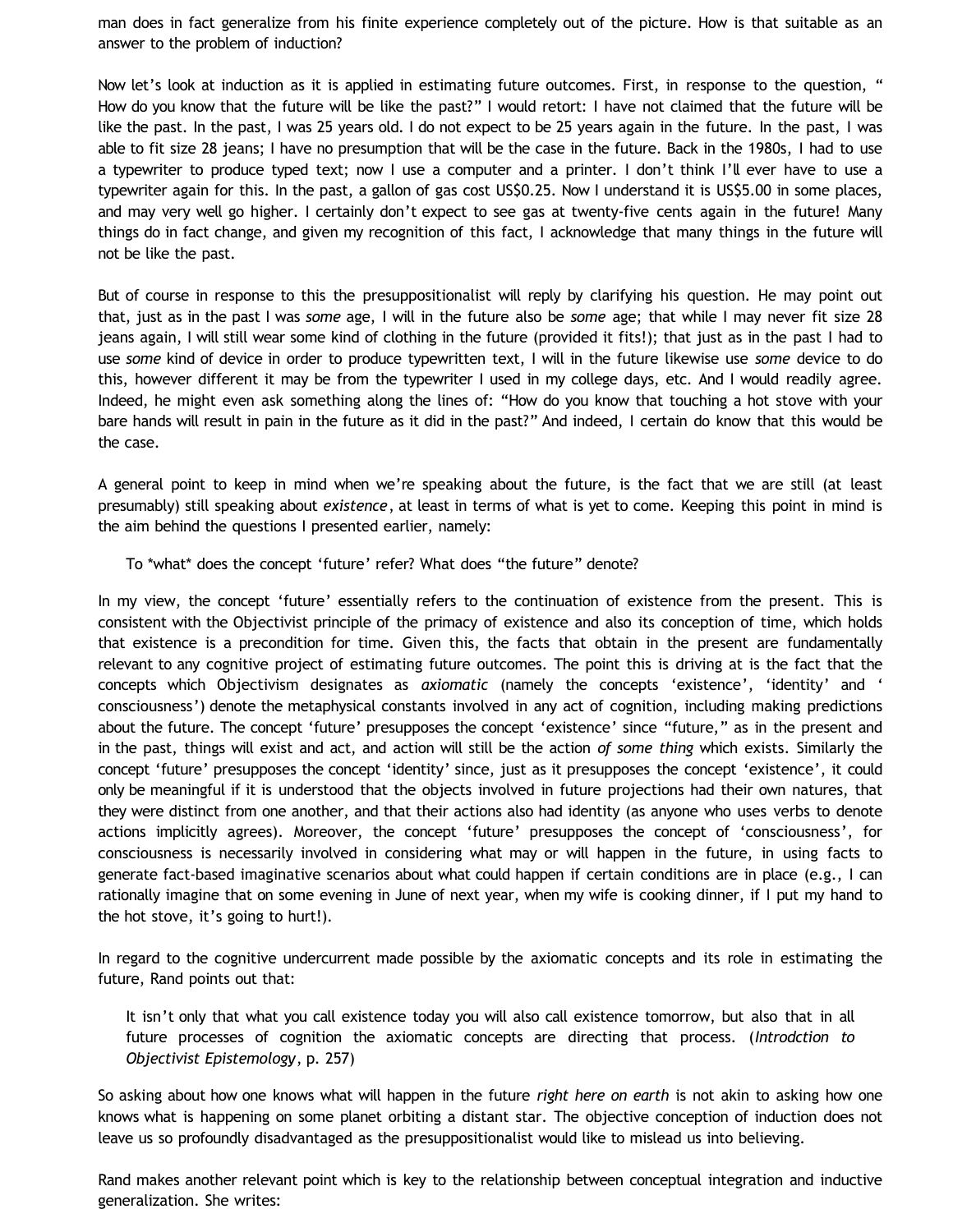## When you form a concept, it is independent of time. (Ibid., p. 256)

Consider again the concept 'man'. Since it was formed by integrating all the characteristics of individual men while omitting the specific measurements in which those characteristics exist, we see that omitting measurements is the key to generalizing on the basis of specific concretes which we actually perceive. But hair color, height, weight, facial hair (or lack thereof), shape of physique (or lack thereof!), shoe size, waist size, etc., are not the only characteristics whose specific measurements are omitted in this process. Another form of characteristic is included without specific measurement, namely *time*. That's right, when we form a concept, *time is an omitted measurement*.

Recall that the concept 'man' includes *all* men who live, who have lived, and who will live. Right here we see the result of omitting the measurement of time from a concept. It is a concept's independence of time which allows us to include all men without regard for *when* they live. This means that we can use the same concept in speaking about the future as well as about the present and the past. It means that the *meaning* of the constant is *stable*, regardless of *when* - the *particular* time – it is understood to refer. Because of this, when we speak about men in the future, we mean generally the same thing we mean about men in the present and men in the past. Why? Because time is an omitted measurement.

So one of the chief inductive implications of forming a concept is, in a word, *time-transcendence*. Conceptual meaning is not time-bound, which means: a concept's general meaning maintains cognitive integrity regardless of when the units it subsumes in any particular usage are thought to exist.

## But wait! There's more!

Time is not the only dimensional measurement which is omitted in forming a concept. We also omit measurements tying a concept's units to a particular *place*. That's right, *place too is an omitted measurement*. Just as the concept 'man' includes every man who presently lives, who has lived, and who will live (since time is an omitted measurement), the same concept includes every man regardless of *where* he lives or happens to be at any specific moment (since place is an omitted measurement). Just as the concept 'man' includes the man watching TV in his living room now, the man who was riding a horse 1400 years ago, and the man who will be climbing Mt. Everest 30 years from now, the concept 'man' includes the man working in his yard across the street, the man plowing his field in central Vietnam, the man setting a drill bit on an oil rig in the North Sea, and the man piloting an orbiter above the earth. Since both time and place are measurements which the formation of the concept 'man' omits as part of the abstraction process, the meaning of the concept 'man' is not bound to any particular time or place. Indeed, with concepts, we've come a long way from the immediate-boundedness of perceptual awareness!

So now a very bright picture should be starting to emerge with regard to the problem of induction. Induction begins with the formation of our first concepts of things we perceive in the world around us. This is because we form concepts by a process which omits the specific measurements of the things we actually do perceive. The omission of these measurements not only allows us to continue subsuming additional members into the range of a concept's scope of reference, but also allows us to bank on the stability of our knowledge once those measurements do become specific. Since time and place are omitted measurements, and the abstraction process integrates individual concretes (or their attributes) into open-ended classes of generally similar units, concepts so formed expand man's awareness far beyond the level of immediate perceptual input and allow him to make inferences about concretes he may never perceive, regardless of when and where they exist or may exist.

If the apologist, then, wants to ask us how we can know, for instance, that human beings will be biological organisms in the future, we can reply that we know this thanks to the abstraction process: since the concept ' future' denotes a continuation from the present and the concept 'man' omits measurements of time, its meaning as it is currently understood is valid regardless of when the units it subsumes are thought to exist, even estimating future projections. There's certainly no question-begging going on here, as the presuppositionalist will likely charge (again, as a matter of habit), since omitting measurements is not a process of proof, nor is it an instance of circular reasoning. When the presuppositionalist asks, "How do you know?" I can safely say, "I know because I've analyzed it."

Now it should be borne in mind that, since definition is "the final step in concept-formation" (Leonard Peikoff,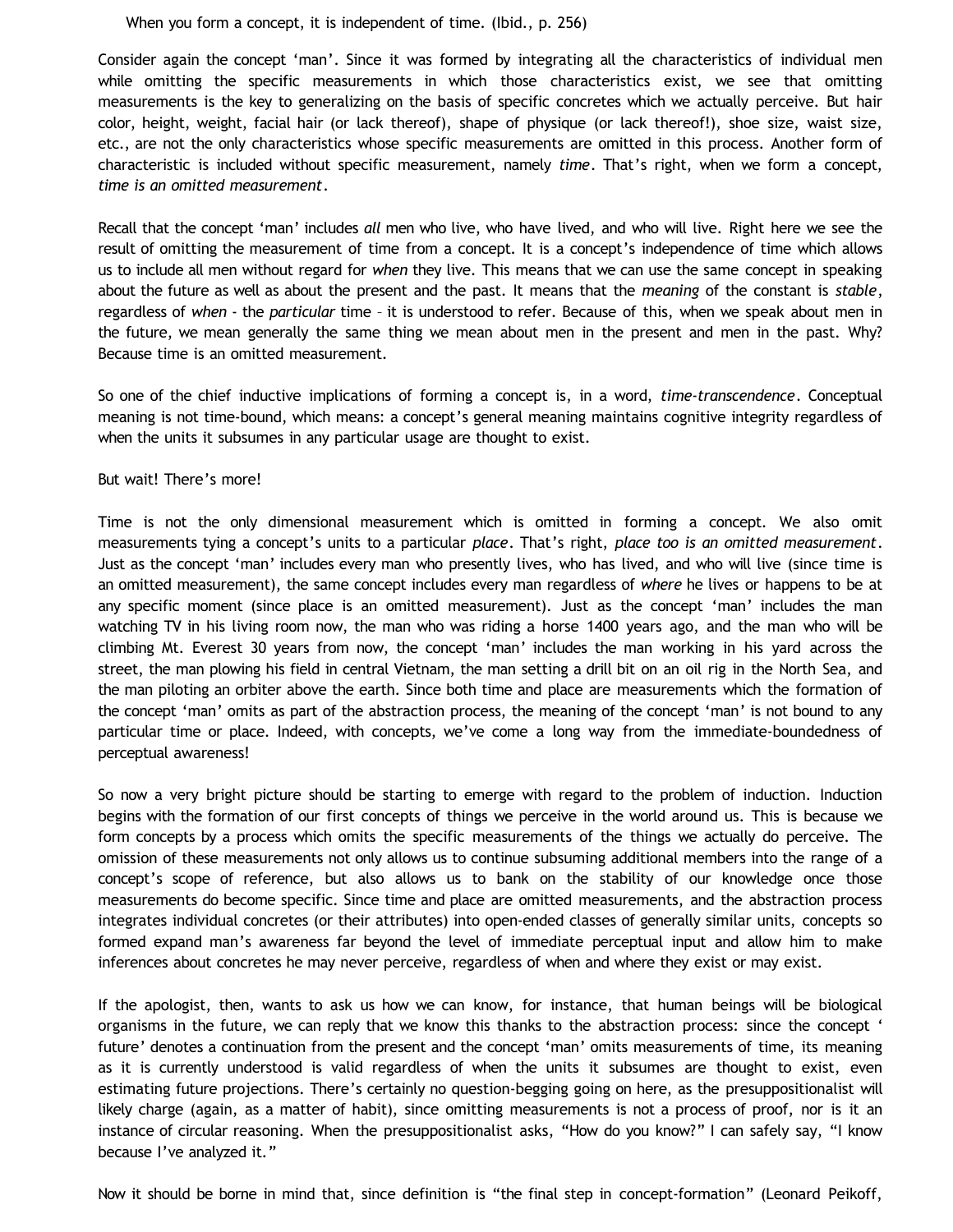*Objectivism: The Philosophy of Ayn Rand*, p. 96), definitions play a limiting role in what can and cannot be subsumed as units in our concepts. While this speaks more to the deductive implications of concept-formation (" The process of subsuming new instances under a known concept is, in essence, a process of deduction" – Ayn Rand, *Introduction to Objectivist Epistemology*, p. 28), it is relevant to justifying knowledge claims about the future. Several points about definitions need to be kept in mind:

A definition is a statement that identifies the nature of the units subsumed under a concept... The purpose of a definition is to distinguish a concept from all other concepts and thus to keep its units differentiated from all other existents… A definition is not a description; it *implies*, but does not mention all the characteristics of a concept's units. If a definition were to list all the characteristics, it would defeat its own purpose: it would provide an indiscriminate, undifferentiated and, in effect, pre-conceptual conglomeration of characteristics which would not serve to distinguish the units from all other existents, nor the concept from all other concepts. A definition must identify the *nature* of the units, i.e., the *essential* characteristics without which the units would not be the kind of existents they are. But it is important to remember that a definition implies *all* the characteristics of the units, since it identifies their *essential*, not their *exhaustive*, characteristics; since it designates *existents*, not their isolated aspects; and since it is a consolidation of, not a substitute for, a wider knowledge of the existents involved. (Ibid., pp. 40, 42)

What does this mean? It means we cannot apply a concept without regard to its meaning, nor can we subsume into a concept's scope of reference units which are not consistent with the essential nature of those denoted by a concept. And we do not pull definitions out of thin air. On the contrary, they are dictated by facts relevant to the nature of the units they subsume.

The definition of 'man', for instance, is *the rational animal*. If the apologist wanted to ask, then, how we could know that men of the future will not be mechanical robots, we can reply that whatever robots may exist in the future, we would be wrong to subsume them under the concept 'man' since one of the essential characteristics of the units properly denoted by this concept is *animality*. Robots are mechanical, and animals are biological. So we can know this, not by simply analyzing the concept's meaning as the analytic philosophers would claim, but by reference to the facts which inform the meaning of the concept in the first place.

But what if the apologist asked how we could know whether or not men will breathe water in the future. How could we know this? The definition of the concept 'man', he may note, does not specify that its units must be air-breathing and not water-breathing. And he would be right: the definition of 'man' does not specify this. But as we just saw, on the objective theory of concepts, the definition of 'man' wouldn't *have to* specify this; it *implies* this characteristic of the units it subsumes – namely that the general implications of man's animality is that he is an air-breathing organism. Again, if we were to find organisms which otherwise bore similarities to man, but breathed water instead of air, we would have to create a new concept for them, to differentiate the units subsumed under the concept 'man' from those which are different from men in a significant manner (i.e., in a manner bearing on his essential characteristics, namely the type of animality which is common to men).

But as we go down this path with the presuppositionalist, who enjoys indulging in fantasizing alternatives to reality with the specific interest of undermining man's certainty, it is important to point out the general nature of knowledge: knowledge is not acquired and validated by shooting down imaginative speculations, but by identifying and integrating the facts we discover in reality. We can spend all day imagining scenarios to populate a hypothetical future fantasyland, but since those fantasies thrive on disregarding facts that we already do know, they have no value other than idle entertainment, and should be treated as such.

But something else should be clear now: contrary to the common assumption that induction is unable to deliver conclusions with certainty, many inductive generalizations are incontestably certain. While analytic philosophers will say that such truths are "analytic" in nature, since they seem to be more or less directly related to the definitions of our concepts, Objectivism points out that *definitions are not primaries* which just exist causelessly and independent of the realm of fact. Rather, (good) definitions are formed by an objective process, in keeping with the process of concept-formation and the nature of a concept's essential characteristic(s), which means: according to the facts.

Since induction is essentially a process of conceptualizing the world around us, then, to deny the validity of